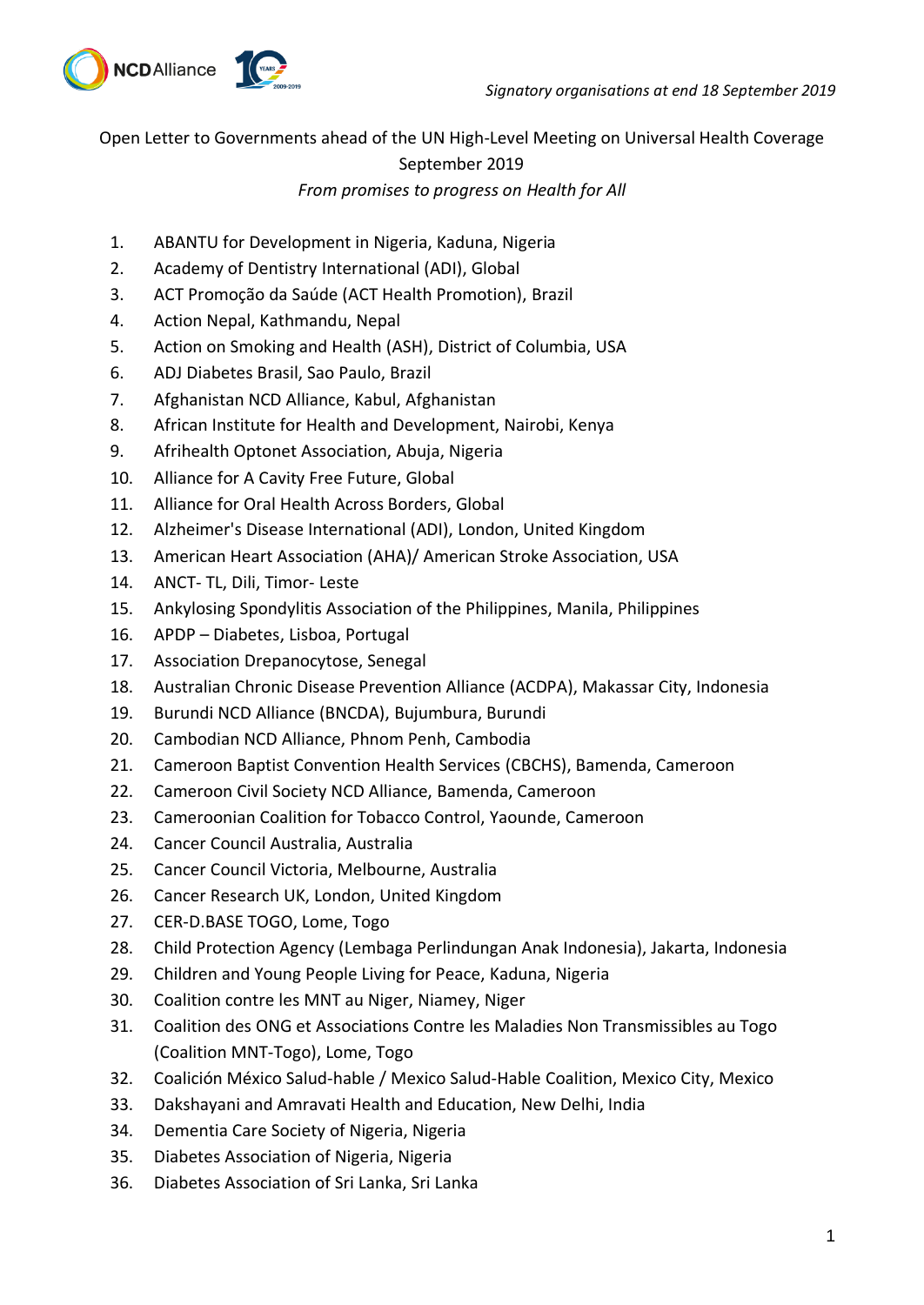

- 37. Dr Uzo Adirieje Foundation (DUZAFOUND), Owerri, Nigeria
- 38. East Africa Non-Communicable Diseases Alliance (EANCDA), Kampala, Uganda
- 39. Eastern Mediterranean NCD Alliance (EM-NCDA), Kuwait
- 40. Educar Consumidores, Colombia
- 41. ERTIQAA for Empowerment & amp; Awareness Raising, Amman, Jordan
- 42. Faculty of Public Health, London, United Kingdom
- 43. FDI World Dental Federation, Geneva, Switzerland
- 44. Forum Intersetorial para Combate as DCNTs no Brasil (Intersectoral Forum to Fight NCDs in Brazil), Sao Paulo, Brazil
- 45. Framework Convention Alliance for Tobacco Control (FCA), Global
- 46. Friends of Cancer Patients (FOCP), Sharjah, United Arab Emirates
- 47. Ghana NCD Alliance (GhNCDA), Accra, Ghana
- 48. Global Action on Men's Health, Global
- 49. Global Alcohol Policy Alliance, Global
- 50. Global Health Advocacy Incubator, Global
- 51. Hasanuddin Center for Tobacco Control and NCD Prevention, Makassar City, Indonesia
- 52. Happy Hour Mental Health Initiative Philippines, Philippines
- 53. Health Alert Volunteers (HAV), Kigali, Rwanda
- 54. Health and Development Society Nepal, Lalitpur, Nepal
- 55. Health and Environment Advocacy Leadership Network- Asia, Philippines
- 56. Health Finance Institute, Washington DC, United States of America
- 57. Health Justice Philippines, Quezon City, Philippines
- 58. Healthy Caribbean Coalition, Caribbean
- 59. HRIDAY (Health Related Information Dissemination Amongst Youth), New Delhi, India
- 60. HRIDAY (Secretariat- Healthy India Alliance), New Delhi, India
- 61. Humanity and Inclusion, Global
- 62. Infants and Health Foundation, Namayingo, Uganda
- 63. Instituto Desiderata, Brazil
- 64. InterAmerican Heart Foundation, Montevideo, Uruguay
- 65. International Association of Dental Students, Geneva, Switzerland
- 66. International Council of Nurses, Global
- 67. International Federation of Psoriasis Associations (IFPA), Global
- 68. International Osteoporosis Foundation (IOF), Global
- 69. International Society of Endocronology (ISE), Geneva, Switzerland
- 70. International Society of Nephrology (ISN), Brussels, Belgium
- 71. International Society on Thrombosis and Heamostasis (ISTH), Carrboro, USA
- 72. International Sport and Culture Association (ISCA), Copenhagen, Denmark
- 73. International Union Against Tuberculosis and Lung Disease (The Union), Paris
- 74. International Union Against Tuberculosis and Lung Disease (The Union), Singapore
- 75. IOGT International, Global
- 76. Jamaica Coalition for Tobacco Control, Kingston, Jamaica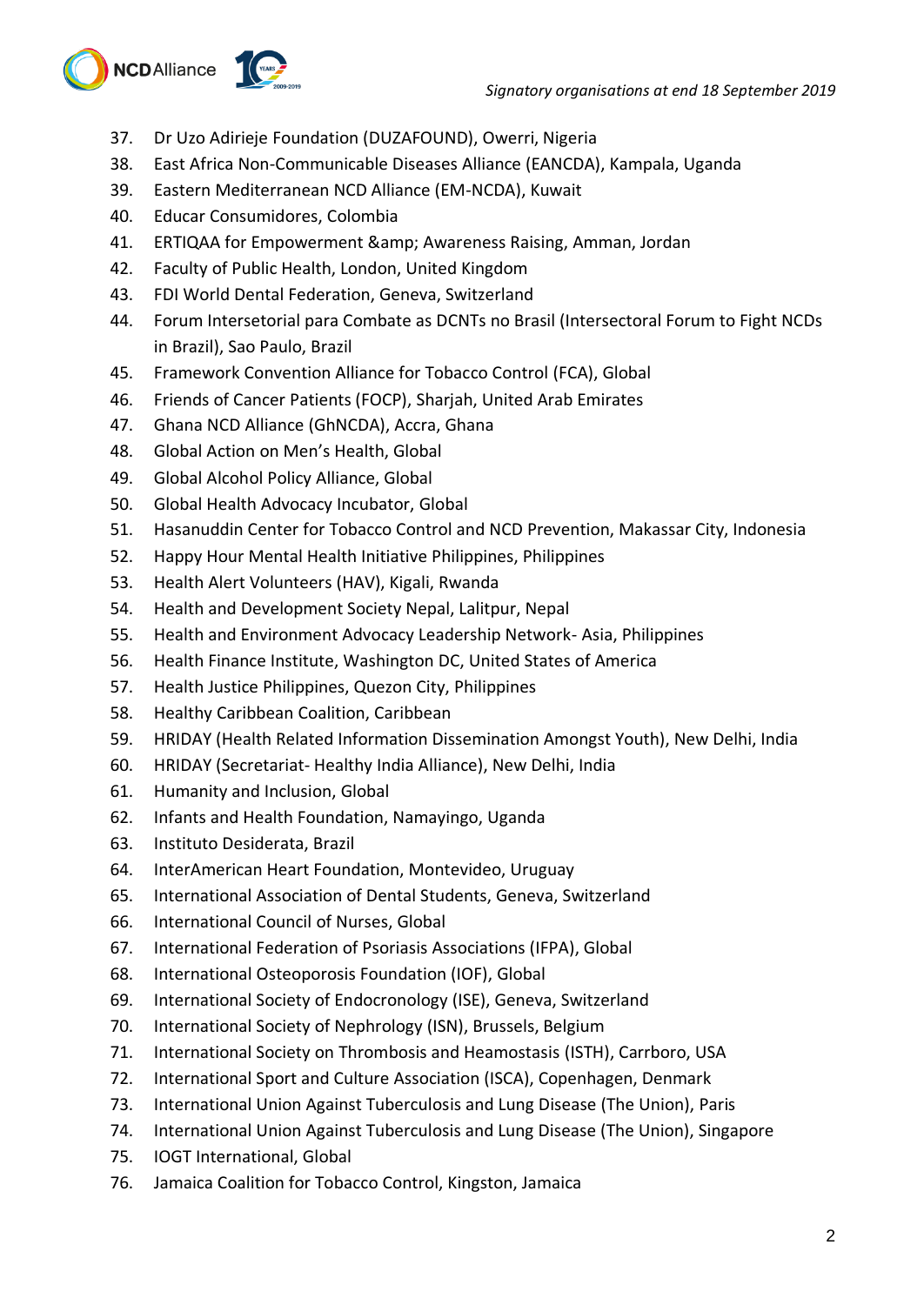

- 77. Kenya Hospices and Palliative Care Association (KEHPCA), Nairobi, Kenya
- 78. King Hussein Cancer Foundation (KHCF), Amman, Jordan
- 79. Maldives Non-Communicable Disease Alliance, Maldives
- 80. Mesa Colombiana de Incidencia por las Enfermedades Crónicas (MECIEC), Bogotá, Colombia
- 81. Millennials Ph, Manila, Philippines
- 82. Muhammadiyah Student Association, Jakarta, Indonesia
- 83. NCD Alliance Kenya, Nairobi, Kenya
- 84. NCD Child, Global
- 85. NGO Advocacy Center and Life, Kyiv, Ukraine
- 86. Nigeria Universal Health Coverage Advocacy Group (NUHCAG), Abuja, Nigeria
- 87. Non Communicable Disease Alliance Lanka (NCDA Lanka), Rajagiriya, Sri Lanka
- 88. Norwegian Cancer Society (NCS), Oslo, Norway
- 89. One for Nursing Empowerment-Philippines, Philippines
- 90. One Voice Initiative for Women and Children Emancipation (OVIWCE), Lagos, Nigeria.
- 91. Pan African Positive Womens Coalition in Zimbabwe, Kadoma, Zimbabwe
- 92. Partners in Health, Boston, United States of America
- 93. PATH, Global (Seattle, United States of America)
- 94. Philippine Cancer Society Inc., Manila, Philippines
- 95. Primary Care International, Global
- 96. PROGGA, Bangladesh
- 97. Project PINK BLUE- Health and Psychological Trust Centre, Abuja, Nigera
- 98. Psoriasis Asia + Pacific, Regional
- 99. Psoriasis Philippines, Manila, Philippines
- 100. Pulmonary Vascular Research Institute (PVRI), Newcastle Upon Tyne, United Kingdom
- 101. Reconciliation and Development Agency, Bamenda, Cameroon
- 102. Regional Mobile Diagnostic Family Healthcare Initiative (ReMODFHI), Kampala, Uganda
- 103. Research and Training Center for Community Development (RTCCD), Hanoi, Vietnam
- 104. Resolve to Save Lives, Global
- 105. RTI International, India
- 106. Rumah Mediasi Indonesia (RMI), Jakarta, Indonesia
- 107. Rwanda Non Communicable Diseases Alliance (RNCDA), Kigali, Rwanda
- 108. Shohratgarh Environmental Society, Lucknow, India
- 109. Society for Conservation and Sustainability of Energy and Environment in Nigeria (SOCSEEN), Lagos, Nigeria
- 110. South African NCDs Alliance (SANCDA), Johannesburg, South Africa
- 111. Stroke Action Nigeria, Onitsha, Nigeria
- 112. Sudanese Nursing Students Federation (SNSF), Khartoum, Sudan
- 113. Swedish Cancer Society, Stockholm, Sweden
- 114. Swedish Heart Lung Foundation, Sweden
- 115. Tanzania NCD Alliance (TANCDA), Dare es salam, Tanzania